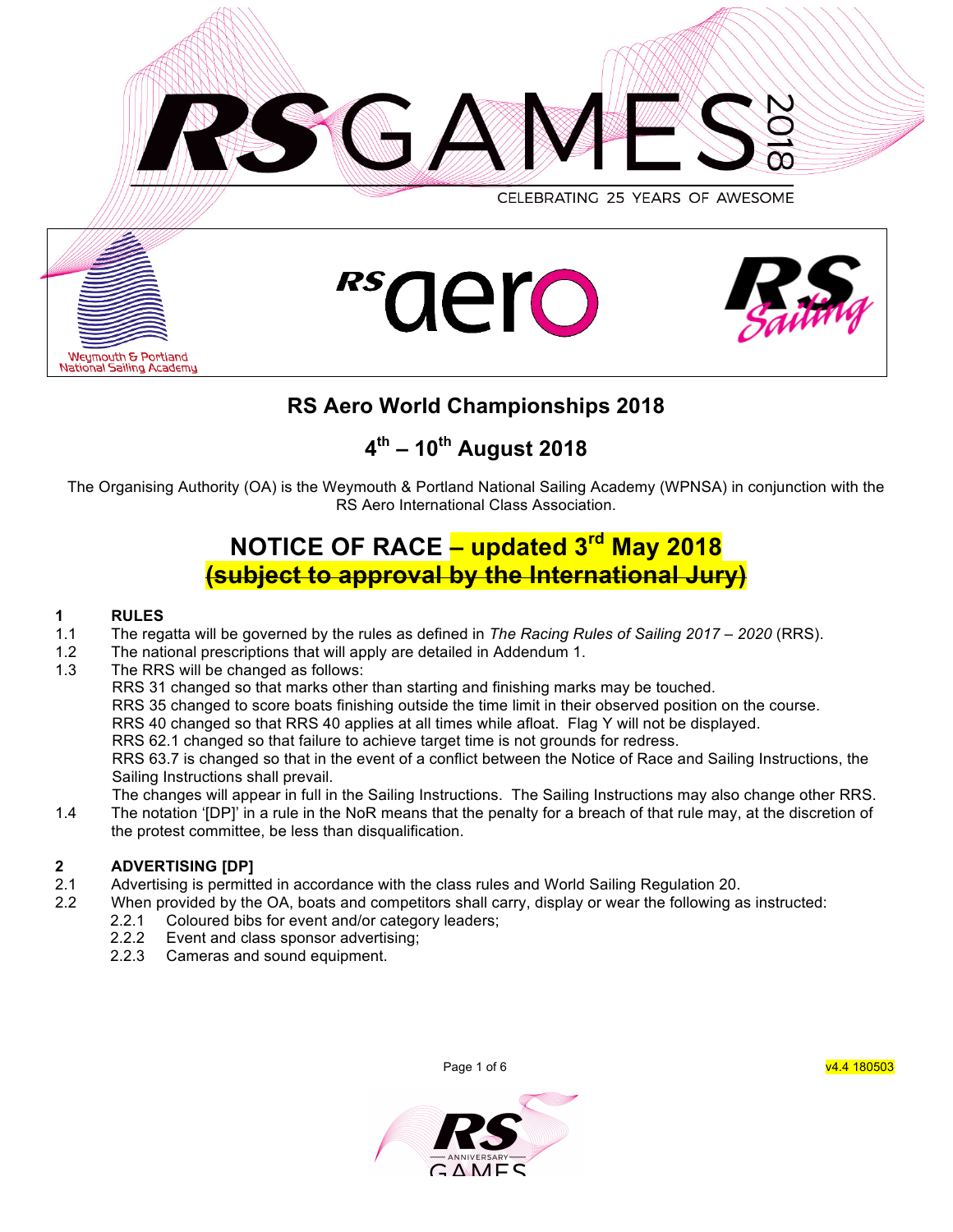

## **3 ELIGIBILITY, ENTRY AND REGISTRATION**

- 3.1 The Regatta is open to all boats of the RS Aero Class sailed by a member of the class association.
- 3.2 There will be separate fleet starts for RS Aero 5, RS Aero 7 and RS Aero 9 and the results will not be combined.
- 3.3 Eligible boats may enter online at http://www.rssailing.org/rsgames/. Note that chartered or loaned boats shall display the national letters of the competitor and sail numbers of the hull.
- 3.4 Competitors shall register at the RS Games Office and complete all required measurement formalities before racing.
- 3.5 Registration will be complete when each competitor has registered and:
	- a) collected a measurement form from the race office;
	- b) taken their completed boat and measurement form to the equipment inspection area;
	- c) had their complete boat inspected and the measurement form completed by an equipment inspector;
	- d) had their chosen sail stamped (together with any other equipment that the organising authority my select);
	- e) returned their completed measurement form to the race office.
- 3.6 A Parent/Guardian Consent and Supervision Form must be completed and signed by the Parent or Guardian of any competitor under the age of 18 on the first day of the event and handed in at registration. Forms may be downloaded from http://www.rssailing.org/rsgames/.
- 3.7 If a competitor wishes to change fleets during the championship (and therefore have a new entry), they will complete a 'New entry - change of rig' form at the race office not later than one hour before the first warning signal for the race affected by the change of rig. The new entry will be covered by their original entry fee**.** At the first reasonable opportunity after receipt of a completed 'New entry - change of rig', the Organising Authority will arrange for the new sail to be stamped and for the stamp on the previous sail to be invalidated. Only one change of fleet will be permitted, and the new rig will then be used for the remainder of the championship. The score for all previous races with the new rig will be DNC. The score for all subsequent races with the original rig will be DNC.

# **4 FEES**

- The entry fee is:
	- 4.1.1 For entries received and paid before 1<sup>st</sup> July 2018 £240/€280.
	- 4.1.2 For entries received and paid before  $25<sup>th</sup>$  July 2018 £270/€315.
	- 4.1.3 For entries received and paid before  $6<sup>th</sup>$  August 2018 £300/€350.
- 4.2 No late entries will be accepted, except as provided in NoR 3.7.
- 4.3 Refunds for cancellation of entries will be as follows:
	- 4.3.1 When requested before  $1<sup>st</sup>$  July 2018 100%.
	- 4.3.2 When requested after  $30<sup>th</sup>$  June 2018 and before  $25<sup>th</sup>$  July 2018 50%.
	- 4.3.3 No refund when requested after 25<sup>th</sup> July 2018
- 4.4 The entry fee includes:
	- One barbecue meal ticket
	- An after-racing pasta snack available to all entrants at the end of each day's racing.

## **5 QUALIFYING SERIES AND FINAL SERIES**

If there are fewer than 80 entries in a fleet, there will be a single series. If there are 80 or more entries in a fleet, the fleet will be split into two equal flights for the qualifying series, re-flighting each day. The qualifying series will finish at the end of the day on which 6 races are completed for both flights. For the final series, the fleet will be split into two fleets of equal size - gold and silver.



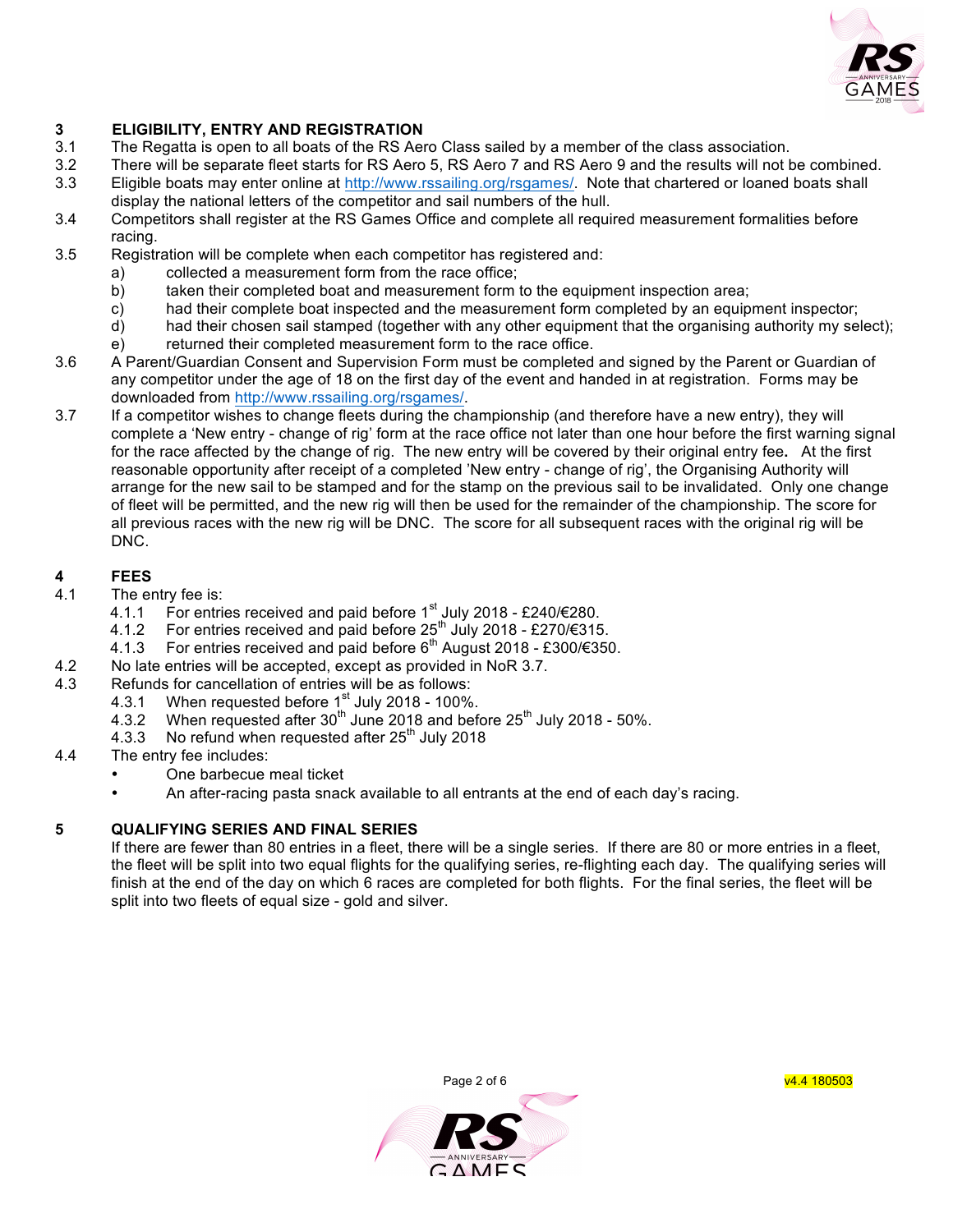

# **6 SCHEDULE**

- 6.1 Information on arrival procedures and practice sailing facilities will be posted on the event web site.
- 6.2 The schedule for onshore activities is as follows:

| Date                            | Time                             | <b>Activity</b>             | Location        |
|---------------------------------|----------------------------------|-----------------------------|-----------------|
| Saturday 4 <sup>th</sup> August | 09:00 to 18:00                   | Registration                | RS Games office |
|                                 | 14:00 to 18:00                   | <b>Equipment inspection</b> | Event Hall      |
| Sunday 5 <sup>th</sup> August   | 09:00 to 18:00                   | Registration                | RS Games office |
|                                 | 10:00 to 12:00                   | <b>Equipment inspection</b> | Event Hall      |
|                                 | 14:00 to 18:00                   | Equipment inspection        | Event Hall      |
| Monday 6 <sup>th</sup> August   | 11:00                            | Competitor briefing         | RS Stage        |
| Friday 10 <sup>th</sup> August  | 2 hours after last race finishes | Prize giving                | <b>RS</b> Stage |

#### 6.3 The schedule for racing is as follows:

| <b>Date</b>                      | <b>First warning signal</b> | Number of races |
|----------------------------------|-----------------------------|-----------------|
| Monday 6 <sup>th</sup> August    | 13:00                       |                 |
| Tuesday 7 <sup>th</sup> August   | 11:30                       |                 |
| Wednesday 8 <sup>th</sup> August | 11:30                       |                 |
| Thursday 9 <sup>th</sup> August  | 11:30                       |                 |
| Friday 10 <sup>th</sup> August   | 11:30                       |                 |

- 6.4 The Championship will consist of a maximum of 13 races**.**
- 6.5 No more than four races will be sailed on any day.
- 6.6 On the last scheduled day of racing no warning signal will be made after 15:00 unless fewer than six races have been completed by that time, when no warning signal shall be made after 16:00.
- 6.7 The race committee reserve the right to modify the programme due to extreme weather conditions or other causes. This may include bringing scheduled races forward, except the first scheduled race.

#### **7 EQUIPMENT INSPECTION**

Equipment inspectors may weigh, measure or inspect any boat and/or equipment and sails before or after any race at their discretion.

## **8 SAILING INSTRUCTIONS**

The sailing instructions will be available by 18.00 on Friday  $3<sup>rd</sup>$  August on the event website at http://www.rssailing.org/rsgames/.

# **9 VENUE**<br>9.1 The ven

- The venue is the Weymouth and Portland National Sailing Academy (WPNSA). Further information on WPNSA is available online at www.wpnsa.org.uk.
- 9.2 Racing will be in Weymouth Bay or Portland Harbour.

## **10 THE COURSES**

- 10.1 The courses to be sailed will be trapezoid, sausage/triangle or windward/leeward.
- 10.2 There will be separate starts for each of the three rig sizes.
- 10.3 The target time for the first finisher in each race is 40 minutes on days when 3 or more races are scheduled, and 50 minutes on days when two races are scheduled. Failure to achieve these target times shall not be grounds for redress. This changes RRS 62.1.

#### **11 PENALTY SYSTEM**

- 11.1 RRS Appendix P will apply. RRS P2 will be changed in the sailing instructions by deleting RRS P2.2 and P2.3, and by having RRS P2.1 apply to all penalties.
- 11.2 Decisions of the International Jury will be final as provided in Rule 70.5.



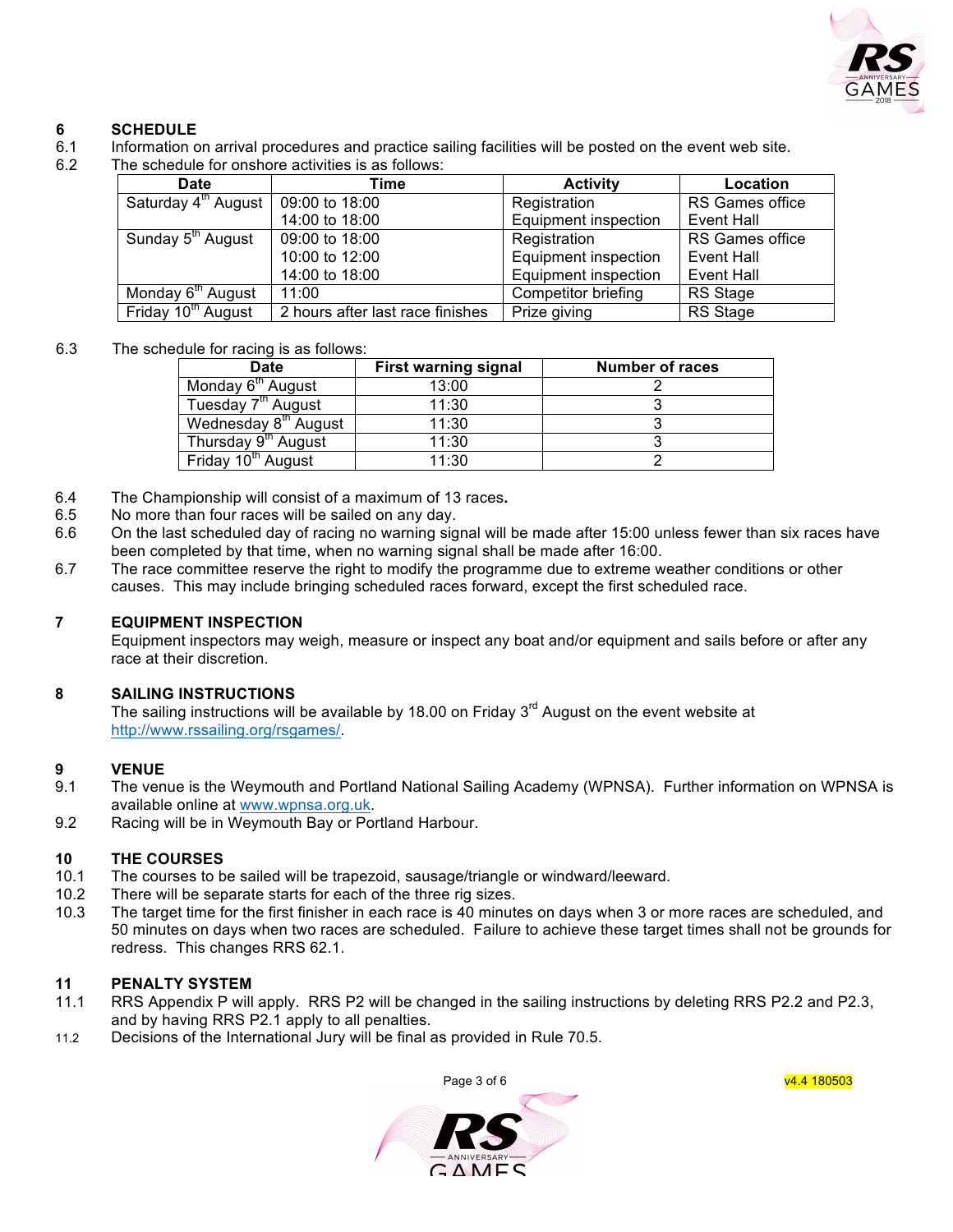

# **12 SCORING**

- For each fleet, one race shall be completed to constitute a regatta for that fleet.
- 12.2 The total score of each boat will be the sum of her scores as follows:
	- (a) When fewer than five races have been completed, a boat's series score will be the total of her race scores.
	- (b) When from five to nine races have been completed, a boat's series score will be the total of her race scores excluding her worst score.
	- (c) When 10 or more races have been completed, a boat's series score will be the total of her race scores excluding her two worst scores.

## **13 SUPPORT BOATS & SUPPORT PERSONS [DP]**

- 13.1 Upon arrival support boats must report to the WPNSA Reception and pay the appropriate charge, which is £5 per day, per support boat. They must not launch before this requirement has been met.
- 13.2 Except when responding to the prior notified official signal by the Race Officer, support boats, coaches and other support persons shall stay at least 100 metres outside areas where boats are racing from the time of the preparatory signal for the first class to start on that course until all boats have finished or the race committee signals a postponement, general recall or abandonment of the last race of the day. [DP].
- 13.3 Requirements when competitors are afloat:
	- 13.3.1 A competitor shall receive no outside assistance from support boats or support persons or otherwise once she has launched for the day until the competitor returns to the shore, except in the case of adverse weather conditions or when towing is permitted. For the avoidance of doubt, outside assistance includes verbal communication and the transfer of physical items including lunches, spares and advices - each boat is on their own for the day, until they get back ashore.
	- 13.3.2 Towing is only permitted whilst Flag T is displayed, and then tows must be offered to at least six competitors. [DP].
- 13.4 In order to prevent fuel spillage, refuelling of boats/tanks is not permitted on the pontoons at WPNSA. Boats may refuel at the Portland Marina fuel pontoon or removable tanks may be taken offsite to be refuelled at a Service Station.
- 13.5 On support boats with outboard engines, kill cords shall be worn at all times whilst engines are running. The Course Safety Leader will be looking out for compliance on this issue, there are no excuses and boats will be requested to leave the race area immediately if kill cords are not being used appropriately. [DP]
- 13.6 All Support Boats shall attend the Support Boat Briefing, the details of which will be put advised at Registration.
- 13.7 All Support Boats will keep a listening watch on the VHF safety channel, which will be advised at the briefing, and if requested to, by the race committee displaying flag V and a repeated rapid sound signals, assist with safety operations under the instructions of the Course Safety Leader.

## **14. BERTHING AND TRAILER STORAGE [DP]**

- 14.1 Boats shall be kept in their assigned places while they are in the dinghy park for the duration of the Regatta unless instructed otherwise.
- 14.2 Trailers will be kept in a special area designated and will be identified on arrival at venue.

## **15. RADIO COMMUNICATION/ RECORDING EQUIPMENT [DP]**

- 15.1 Except in an emergency involving immediate peril to the crew or serious damage to a boat, a boat that is racing shall not make voice, data or radio transmissions and shall not receive any voice, data or radio communication that is not available to all boats. This restriction also applies to mobile telephones.
- 15.2 Boats may carry fixed video recording equipment attached to any part of the boat, provided this equipment is not remotely controlled.



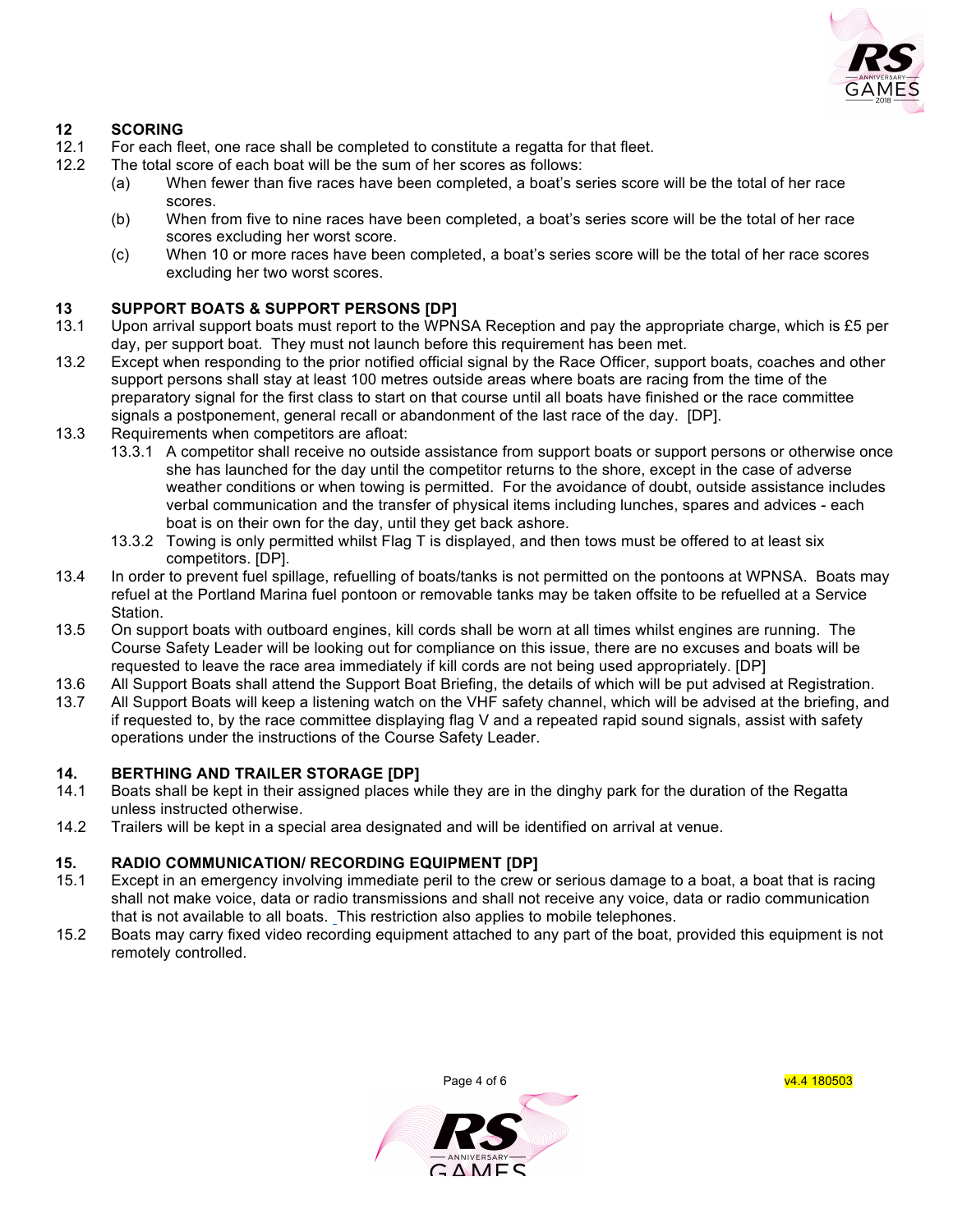

# **16. PRIZES**

The overall winning boat of each fleet will be awarded the first place trophy and the title World Champion. Additional prizes may be awarded depending on fleet size and categories (e.g. age groups etc), including the following:

 $1<sup>st</sup> - 3<sup>rd</sup>$  RS Aero 5

 $1<sup>st</sup> - 3<sup>rd</sup>$  RS Aero 7

 $1<sup>st</sup> - 3<sup>rd</sup>$  RS Aero 9

# 1 - 3 Row<br>1<sup>st</sup> - 3<sup>rd</sup> Lady

- $1^{st}$   $3^{rd}$  Junior (age under 16 years on 31 December 2018)
- 1st 3<sup>rd</sup> Youth (age under 19 years on 31 December 2018)
- 1<sup>st</sup> 3<sup>rd</sup> Masters (age 55 years or older on 31 December 2018)

## **17 RISK STATEMENT**

17.1 Rule 4 of the RRS states: "The responsibility for a boat's decision to participate in a race or to continue racing is hers alone".

Sailing is by its nature an unpredictable sport and therefore inherently involves an element of risk. By taking part in the event, each competitor agrees and acknowledges that:

- (a) They are aware of the inherent element of risk involved in the sport and accept responsibility for the exposure of themselves, their crew and their boat to such inherent risk while taking part in the event;
- (b) They are responsible for the safety of themselves, their crew, their boat and other property whether afloat or ashore;
- (c) They accept responsibility for any injury, damage or loss caused by their own actions or omissions;
- (d) Their boat is in good order, equipped to sail in the event and they are fit to participate;
- (e) The provision of a race management team, patrol boats and other officials and volunteers by the event organiser does not relieve them of their own responsibilities;
- (f) The provision of patrol boat cover is limited to such assistance, particularly in extreme weather conditions, as can be practically provided in the circumstances;
- (g) It is their responsibility to familiarise themselves with any risks specific to this venue or this event drawn to their attention in any rules and information produced for the venue or event and to attend any competitors briefing held for the event.
- 17.2 The fact that race officials may conduct inspections of a boat does not reduce the responsibilities of each competitor set out in this Notice of Race.

#### **18 DISCLAIMER**

The Class Association, its officers, and manufacturer are not liable for any direct indirect or consequential loss, damage, costs, expenses or compensation (other than for gross negligence or death) sustained in conjunction with or prior to, during, or after the Regatta. It is for competitors to decide whether their boat, equipment, crew and clothing are fit and suitable to sail in the conditions that they might find. By launching or going to sea competitors confirm they and their boat, clothing and equipment is fit for purpose and for the conditions, and that they are competent to sail and compete in them. This release extends to everyone helping to run the event including patrol boat personnel and beach masters.

#### **19 INSURANCE**

Each participating boat shall be insured with valid third-party liability insurance with a minimum cover of £2,000,000 per incident or the equivalent.

#### **20 DATA PROTECTION**

Page 5 of 6 v4.4 180503 In order to manage the events, information provided by competitors will be held on a database. This information will be available to the International Aero Class Association, WPNSA Ltd. and RS Sailing. The management of personal information and images will comply with the new General Data Protection Regulation Legislation that comes into effect in May 2018. More details will be available in the Sailing Instructions.